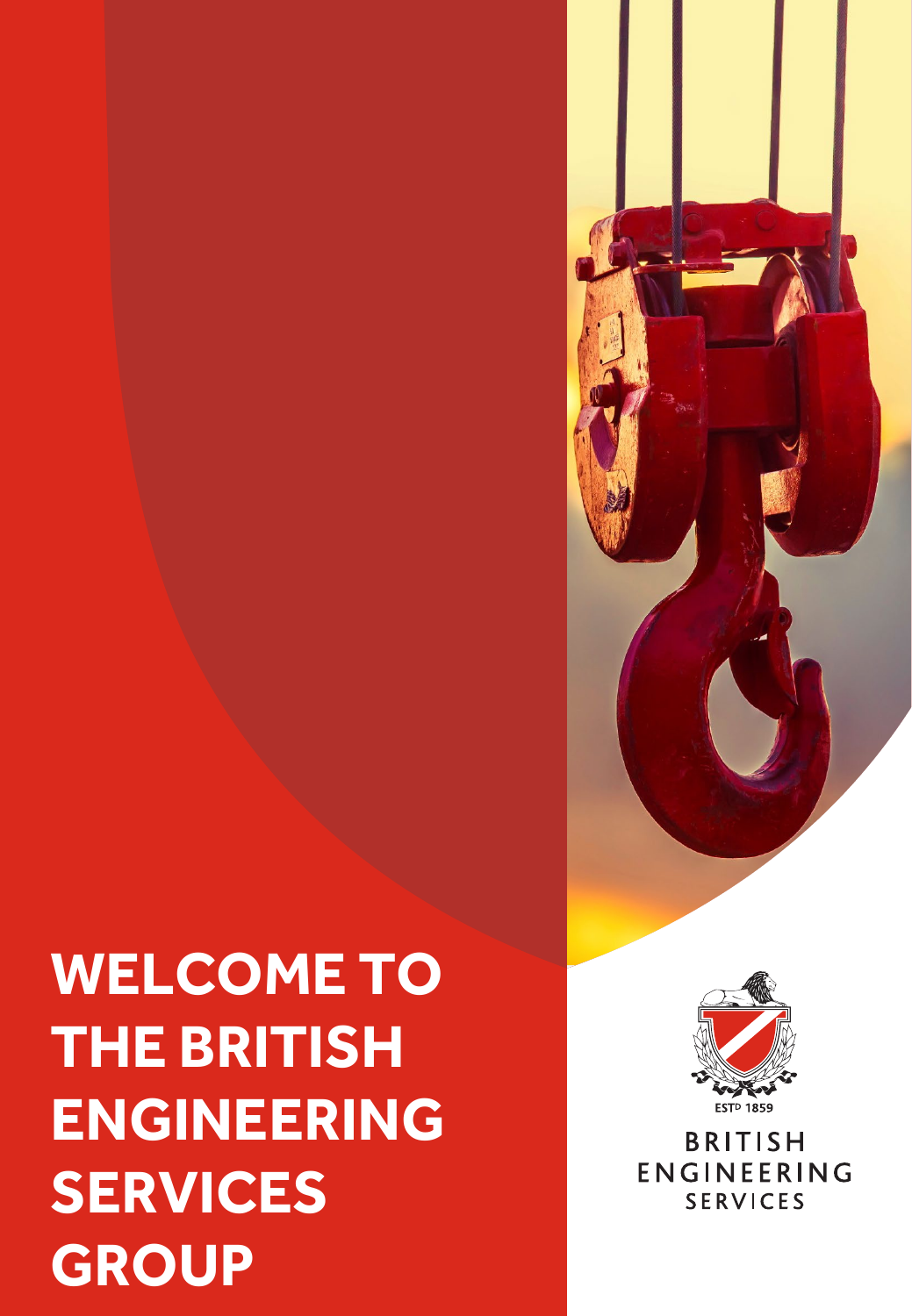#### **A few words from Paul Hirst, our Group CEO**

#### **Welcome!**

and your machinery operational, with no compromise, ever. I wanted to take a moment to welcome you to the British Engineering Service Group, we're absolutely delighted to be working with you. We will be on hand every step of the way, helping keep you and your people safe

We already know our partnership will work for you. We've really set the benchmark high with our people, which means you will always get the very best service, including the most thorough inspections and real time electronic reports.

We'll continue to do everything we can to make sure our services always meet your needs. Our recent acquisitive growth means we can give you an end-to-end service, which not only helps make sure your people get home safe, but also minimises machinery downtime and, as a result, unexpected cost.

The responsibility you have when it comes to keeping your plant safe and legally compliant can feel like a lot . It's our job to help you do everything you need to, to manage this with the most efficient and effective ways of working.

Here's a bit more about what happens now…

Kind regards

 $KPA$ 

Paul Hirst Group CEO





#### **ENGINEERING SERVICES**

Unit 718, Eddington Way Birchwood Park Warrington  $W$ A3 6BA

info@briteng.co.uk britishengineeringservices.co.uk













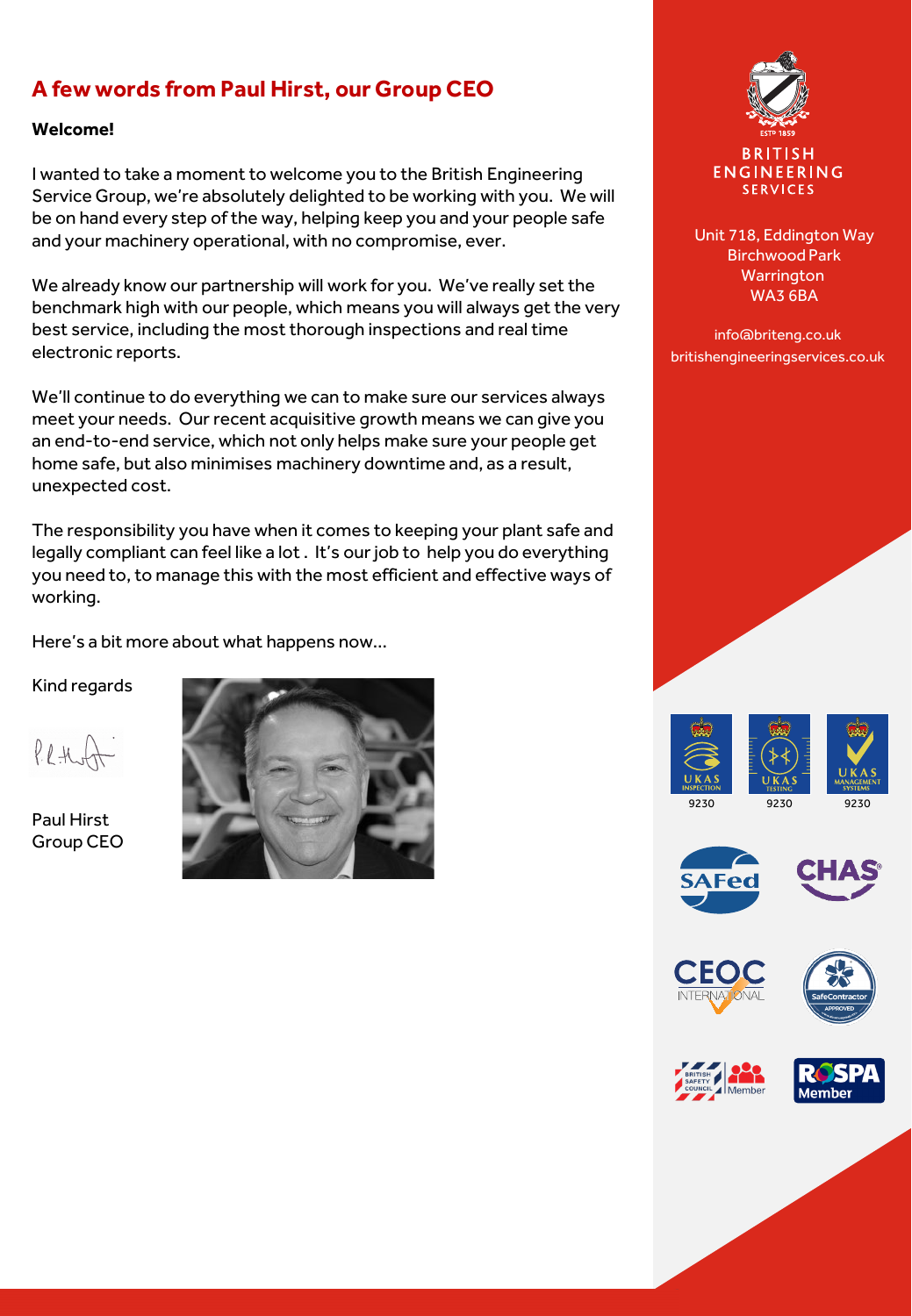## **1. BOOKING YOUR INSPECTIONS**

**We're proud of our award-winning approach to planning your inspections. Our appointment booking portal is quick and efficient and means we don't take up any more of your time than we need to.**

Using our portal, we work directly with you to book and confirm your inspection appointments via email or SMS in just a few clicks.



- **If the date we've suggested doesn't work for you, simply call our team of Central Planners on** 0345 072 4387 or email [supportteam.servicedelivery@briteng.co.uk](mailto:supportteam.servicedelivery@briteng.co.uk) (machinery) or [pressuresupport.servicedelivery@briteng.co.uk](mailto:pressuresupport.servicedelivery@briteng.co.uk) (pressure) to re-schedule your appointment
- **We'll send your inspection booking emails to the same email address we sent this pack to so please do let us know asap if you'd like them sending to a different address. If you don't need to make any changes, just look out for emails from [no\\_reply\\_briteng@briteng.co.uk](mailto:no_reply_briteng@briteng.co.uk)**
- If you'd like to discuss our alternative inspection booking options, call our team on 0345 072 4387.

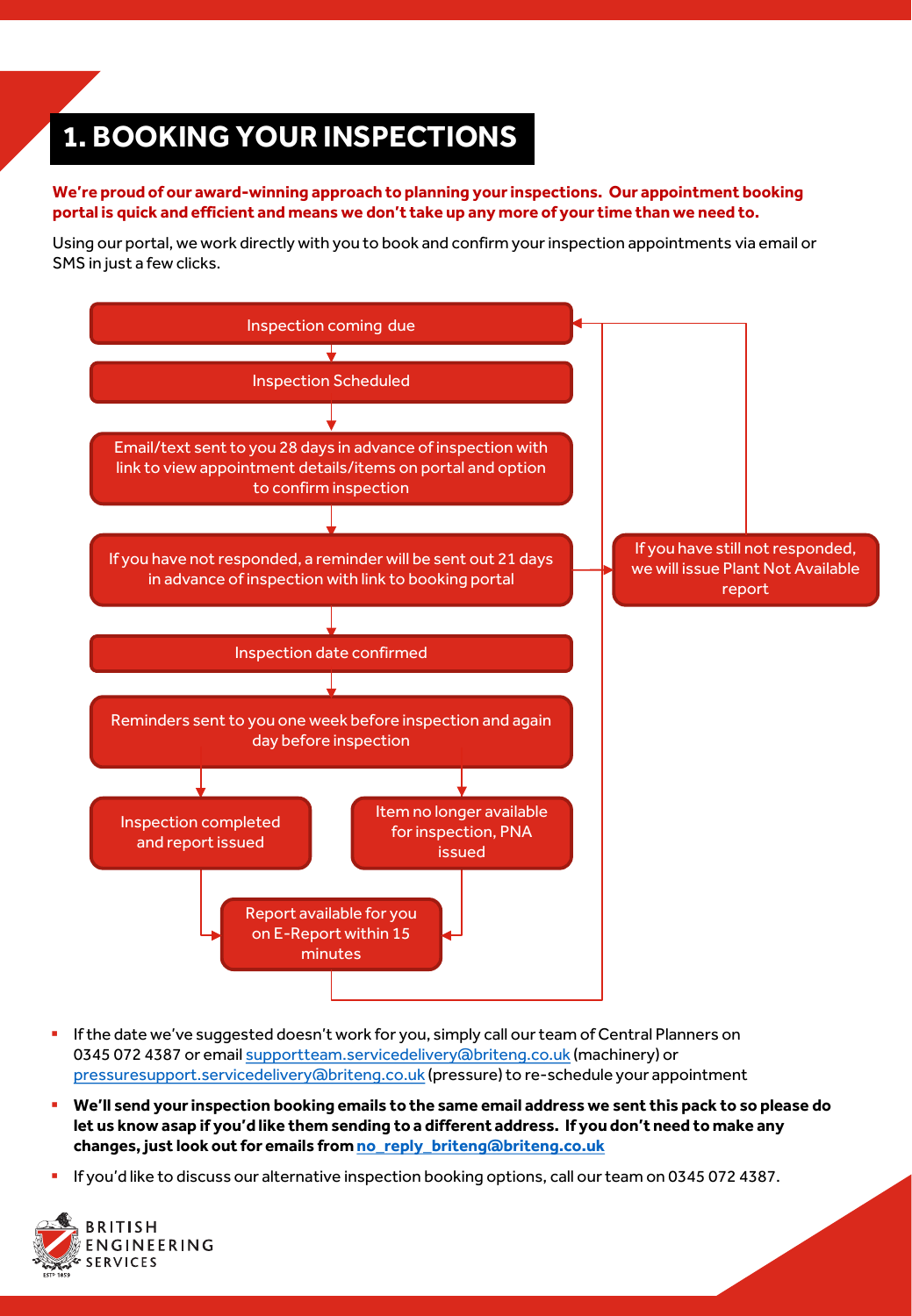# **2. 'MOVED ABOUT PLANT'**

#### **And if your plant is not based at a fixed location (we call it 'Moved About Plant' or MAP), here's how you will need to book your inspections**

So that we can help keep your people safe and machinery and equipment legally compliant, if you have 'Moved About Plant' please make sure you tell our team where this machinery/ equipment is located, **before** your inspection is due to take place.

For all MAP items, the following process should be followed:

- **Complete our MAP request form by clicking [here](https://www.britishengineeringservices.co.uk/moved-about-plant-booking-form/) and send to movedabout.plant@briteng.co.uk to** request for your inspection to be arranged
- **Please note, we will need a minimum of 7 days notice to arrange inspections for any MAP items**
- Confirmation of the plant's location (full address including the post code) and site contact details (name, number) are required with each notification
- Please also advise if the item is a new or existing asset

### **3. PREPARING FOR OUR VISIT**

#### **For the most efficient experience, it's important that your plant is prepared and accessible ahead of our Engineer Surveyor visiting your site.**

For more information on how you need to prepare your plant ahead of your scheduled inspection, see our Plant Prep Guide **[here.](https://www.britishengineeringservices.co.uk/plantprep/)** You'll also be sent this information/ link via the portal when you are booking your inspection.

### **4. WHAT HAPPENS IF WE CAN'T COMPLETE YOUR INSPECTIONS**

#### **We plan our Engineer Surveyors work weeks in advance so if you can no longer accommodate our scheduled visit, please give us as much notice (at least 48 hours in advance) as possible.**

If our Engineer Surveyor arrives on site and can't access the plant they need to inspect, we'll issue a 'Plant Not Available' (PNA) report. This outlines exactly why we were unable to complete our scheduled inspection and the steps that need to be taken to rectify this. It's important that you follow all guidance on this report so that you remain safe and compliant, which is your responsibility as a business.

To ensure you know a PNA has been issued and your plant and equipment hasn't been inspected, your PNA report will be sent to you in the same way you would normally receive your inspection report.

Please note, there are a number of different PNA types depending on why your plant wasn't available for inspection. If we need to issue a PNA 1 or a PNA 6, this may be subject to an additional charge. For more information about PNA's click [here](https://www.britishengineeringservices.co.uk/app/uploads/2021/11/PNA-guide-3.pdf)